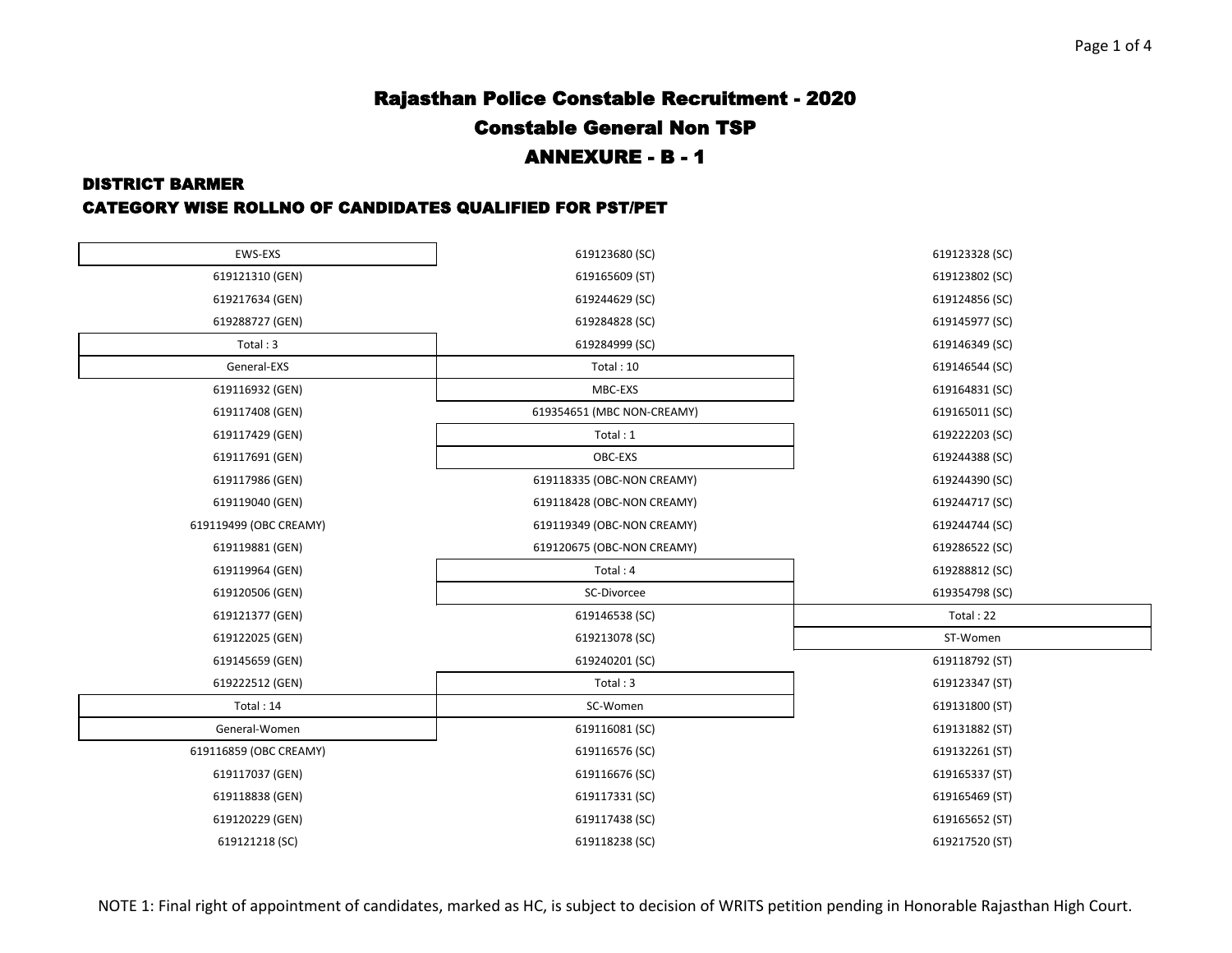## Page 2 of 4

# Rajasthan Police Constable Recruitment - 2020 Constable General Non TSP ANNEXURE - B - 1

#### DISTRICT BARMER

### CATEGORY WISE ROLLNO OF CANDIDATES QUALIFIED FOR PST/PET

| 619234255 (ST)  | 619123265 (GEN)            | 619122315 (GEN)            |
|-----------------|----------------------------|----------------------------|
| 619240545 (ST)  | 619123353 (GEN)            | 619122869 (OBC-NON CREAMY) |
| 619240682 (ST)  | 619286757 (GEN)            | 619123538 (SC)             |
| 619284720 (ST)  | Total: 17                  | 619124979 (MBC NON-CREAMY) |
| 619285137 (ST)  | General-Male               | 619152111 (SC)             |
| 619285166 (ST)  | 619116390 (OBC-NON CREAMY) | 619165322 (SC)             |
| 619285175 (ST)  | 619116430 (GEN)            | 619220680 (SC)             |
| 619286689 (ST)  | 619116743 (GEN)            | 619222164 (GEN)            |
| 619287223 (ST)  | 619116814 (SC)             | 619240523 (SC)             |
| 619289485 (ST)  | 619117102 (SC)             | 619284773 (SC)             |
| 619289605 (ST)  | 619117145 (OBC-NON CREAMY) | 619285082 (ST)             |
| Total: 20       | 619117149 (GEN)            | 619287261 (ST)             |
| EWS-Male        | 619117214 (OBC-NON CREAMY) | 619287357 (SC)             |
| 619116412 (GEN) | 619117885 (OBC-NON CREAMY) | 619289686 (SC)             |
| 619116551 (GEN) | 619118512 (OBC-NON CREAMY) | Total: 36                  |
| 619117694 (GEN) | 619118744 (SC)             | MBC-Male                   |
| 619119026 (GEN) | 619118923 (GEN)            | 619116938 (MBC NON-CREAMY) |
| 619120280 (GEN) | 619119073 (OBC-NON CREAMY) | 619116984 (MBC NON-CREAMY) |
| 619120628 (GEN) | 619119316 (OBC-NON CREAMY) | 619120720 (MBC NON-CREAMY) |
| 619120801 (GEN) | 619120102 (GEN)            | 619120883 (MBC NON-CREAMY) |
| 619120995 (GEN) | 619120241 (GEN)            | 619121581 (MBC NON-CREAMY) |
| 619121787 (GEN) | 619120289 (SC)             | 619124330 (MBC NON-CREAMY) |
| 619122052 (GEN) | 619120466 (SC)             | 619240709 (MBC NON-CREAMY) |
| 619122489 (GEN) | 619120624 (OBC-NON CREAMY) | 619285900 (MBC NON-CREAMY) |
| 619122702 (GEN) | 619121075 (OBC-NON CREAMY) | 619288152 (MBC NON-CREAMY) |
| 619122726 (GEN) | 619121355 (SC)             | Total: 9                   |
| 619122825 (GEN) | 619121795 (SC)             | OBC-Male                   |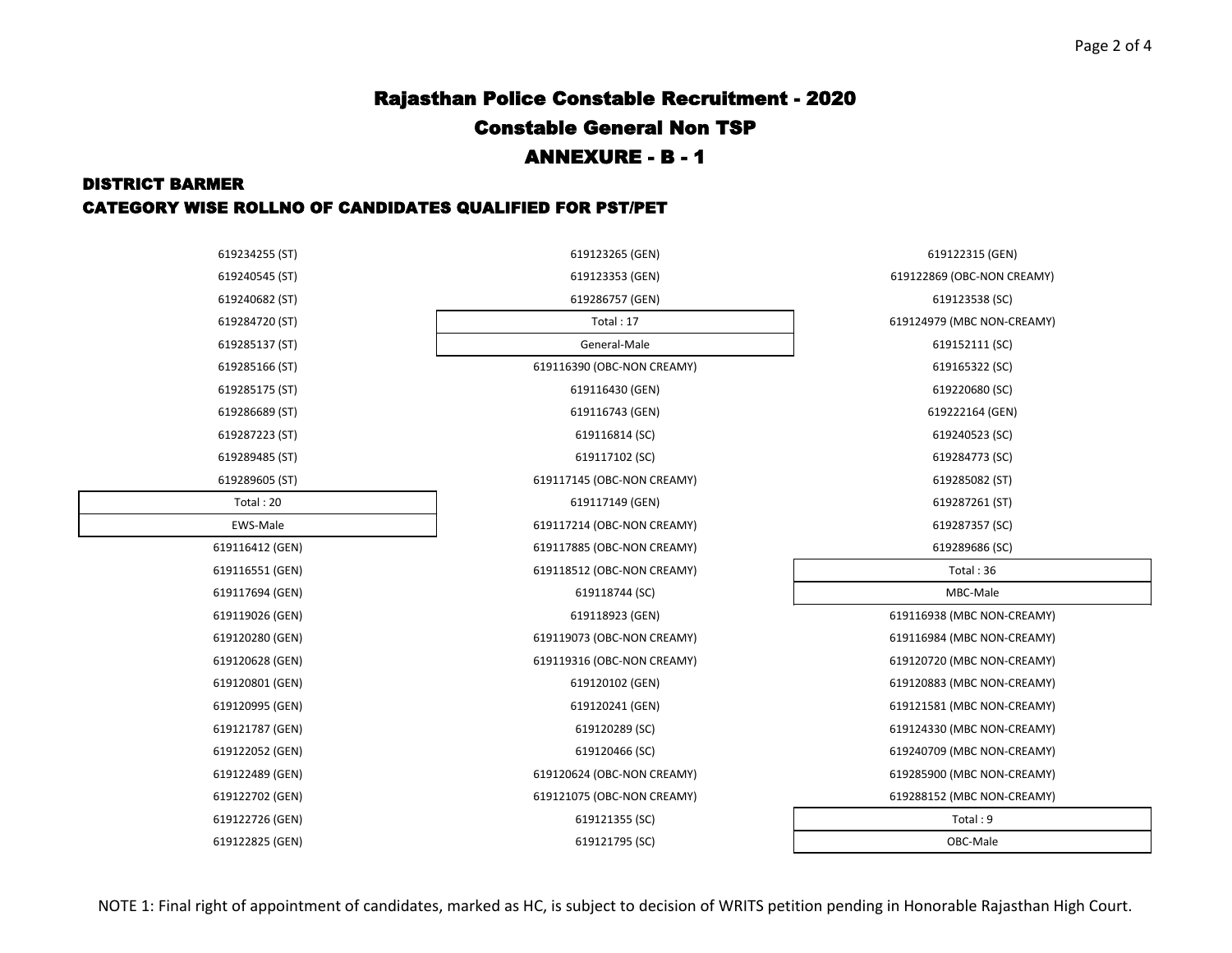## Page 3 of 4

# Rajasthan Police Constable Recruitment - 2020 Constable General Non TSP ANNEXURE - B - 1

#### DISTRICT BARMER

### CATEGORY WISE ROLLNO OF CANDIDATES QUALIFIED FOR PST/PET

| 619117090 (OBC-NON CREAMY) | 619120003 (SC) | 619146187 (SC) |
|----------------------------|----------------|----------------|
| 619121478 (OBC-NON CREAMY) | 619120567 (SC) | 619146404 (SC) |
| 619121662 (OBC-NON CREAMY) | 619120598 (SC) | 619146441 (SC) |
| 619122036 (OBC-NON CREAMY) | 619120616 (SC) | 619146488 (SC) |
| 619122565 (OBC-NON CREAMY) | 619120926 (SC) | 619146513 (SC) |
| 619286718 (MBC NON-CREAMY) | 619121404 (SC) | 619146626 (SC) |
| Total: 6                   | 619121646 (SC) | 619152056 (SC) |
| SC-Male                    | 619121684 (SC) | 619152103 (SC) |
| 619107867 (SC)             | 619121695 (SC) | 619152207 (SC) |
| 619109934 (SC)             | 619121696 (SC) | 619164637 (SC) |
| 619116252 (SC)             | 619121734 (SC) | 619164913 (SC) |
| 619116345 (SC)             | 619121967 (SC) | 619166042 (SC) |
| 619116365 (SC)             | 619122067 (SC) | 619215389 (SC) |
| 619116402 (SC)             | 619122526 (SC) | 619215490 (SC) |
| 619116553 (SC)             | 619122605 (SC) | 619220857 (SC) |
| 619116606 (SC)             | 619123749 (SC) | 619220943 (SC) |
| 619116791 (SC)             | 619123870 (SC) | 619221007 (SC) |
| 619117044 (SC)             | 619124424 (SC) | 619221248 (SC) |
| 619117094 (SC)             | 619124680 (SC) | 619222198 (SC) |
| 619117243 (SC)             | 619124872 (SC) | 619222355 (SC) |
| 619117330 (SC)             | 619124962 (SC) | 619222411 (SC) |
| 619118779 (SC)             | 619131785 (SC) | 619231472 (SC) |
| 619118844 (SC)             | 619145597 (SC) | 619231530 (SC) |
| 619118862 (SC)             | 619145689 (SC) | 619231640 (SC) |
| 619118866 (SC)             | 619145845 (SC) | 619231896 (SC) |
| 619119108 (SC)             | 619145896 (SC) | 619231917 (SC) |
| 619119903 (SC)             | 619146090 (SC) | 619234222 (SC) |